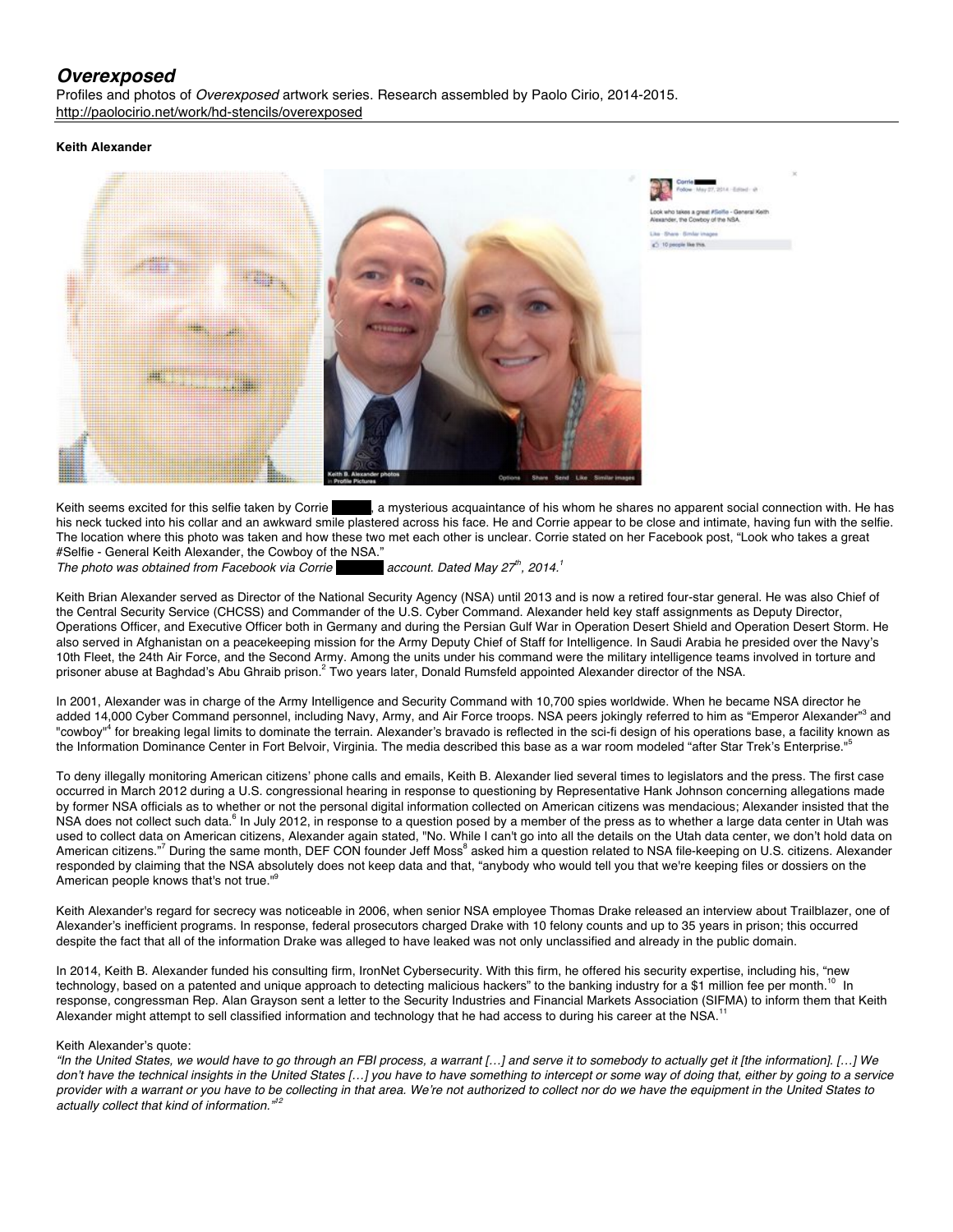#### **John Brennan**



John is shown here at The OSS Society, presumably during an ongoing or post-conference talk at the William J. Donovan dinner. With his mouth gracelessly open, the most controversial CIA figure of the last two decades appears preoccupied with an unfinished sentence. *The photo was obtained from Facebook via OSS Society. Dated October 29<sup>th</sup>, 2014.<sup>1</sup>* 

John Owen Brennan is the current Director of the Central Intelligence Agency (CIA) and has spent 25 years with the agency to date. Brennan became Deputy Executive Director of the CIA in March 2001 under George W. Bush. He has served as chief counterterrorism advisor to U.S. President Barack Obama; his official title was Deputy National Security Advisor for Homeland Security and Counterterrorism, and Assistant to the President.

As director of the CIA, John Brennan is responsible violating several human rights and international laws. While in office, he has presided over mass levels of surveillance, the hacking of global communication networks of allies, secretive drone attacks condemned by the UN, as well as the brutal torture of suspects without trial at secret prisons organized through extraordinary rendition flights outside of U.S. jurisdiction.

Brennan and the CIA were also accused of hacking into the computers of U.S. Senate employees in order to surveil the release of the Intelligence Committee report on the CIA's detention and interrogation program. John Brennan lied when he insisted that the CIA had not improperly accessed the computers of Senate staffers investigating the agency's role in torturing detainees. Later, an internal investigation confirmed that the CIA had truly hacked the Senate's computer network, and Brennan was forced to apologize to Senate Intelligence Committee members by affirming that the CIA had spied on the Senate Panel. In July 2014, two senators of the Intelligence Committee demanded Mr. Brennan's resignation because of his false testimony and unconstitutional spying on Congress<sup>14</sup>.

John O. Brennan also repeatedly lied about the civilian casualties caused by the highly secretive drone program<sup>15</sup> which for years had neither been disclosed to the press nor to U.S. government oversight committees. Several civil liberties and human rights groups have attempted to force transparency in this regard. For instance, in March 2015, the American Civil Liberties Union (ACLU) filed a disclosure lawsuit for a secret so-called *Kill*  List for drone strikes <sup>16</sup>. In February 2013, Senator Lindsey Graham estimated that the drone program had killed 4,700 people;<sup>17</sup> this statement is in direct contradiction to Brennan's June 2011 claim that U.S. counterterrorism operations had not resulted in "a single collateral death."<sup>18</sup>

In March 2015, Brennan announced the creation of a new division called the Directorate of Digital Innovation, which will handle the CIA's cyberoperations, taking on the responsibilities of two existing directorates: the Open Source Center and the Information Operations Center. The former monitors social media, while the latter conducts cyber-penetrations and attacks. Brennan's creation marked a major overhaul of the agency's organizational structure, and ended the traditional separation between spies and analysts. With the creation of ten new mission centers, Brennan claims that he "will bring the full range of operational, analytic, support, technical, and digital personnel and capabilities." According to Brennan, the new digital directorate would have significantly more leeway than both its predecessors. He told reporters: "What we need to do as an agency is make sure we're able to understand all of the aspects of that digital environment."

#### John Brennan's quote:

*"As far as the allegations of the CIA hacking into Senate computers, nothing could be further from the truth... We wouldn't do that. I mean, that's just beyond the, you know, the scope of reason in terms of what we do." <sup>20</sup>*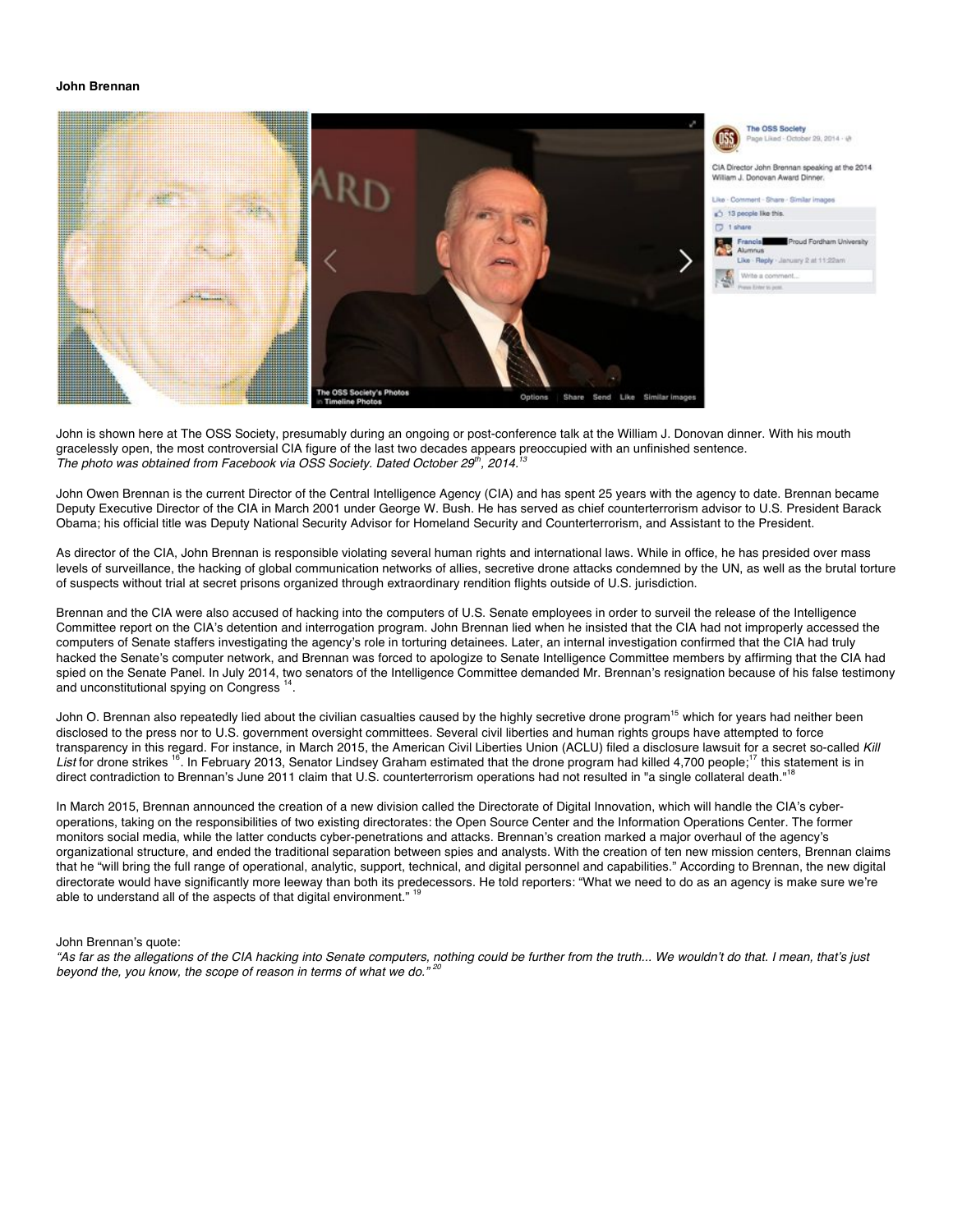#### **James Clapper**



James looks uncharacteristically happy to be surrounded by nature. This is a mysterious photo with an unknown source that was leaked on cryptome.org and circulated in the hacker community. Founded in 1996, Cryptome.org was the first leaking platform created for the publication of prohibited, secret, and classified documents. It contains more than 70,000 files, including grisly photos of American soldiers slaughtered during the Iraq War. The tweet accompanying this photo describes Clapper in the following words: "A rare photo of US Masterspy James Clapper smiling." *The photo was obtained from Twitter; however, the source remains unknown. Dated December 3<sup><i>d</sup>*, 2013. <sup>2</sup></sup>

James Robert Clapper is the current Director of National Intelligence (NI); from 1992 to 1995, he served as Director of the Defense Intelligence Agency (DIA). While teaching at Georgetown University, he was nominated by President George W. Bush to be Under Secretary of Defense for Intelligence (USDI).

The political timeline reveals Clapper's consistent insincerity in his false testimony on NSA surveillance programs; this has resulted in several lawsuits brought against him. Clapper was sued for the warrantless wiretapping program in the case, *Amnesty International vs. Clapper <sup>22</sup>*, in which ultimately, the Supreme Court held that the plaintiffs did not have standing to challenge the constitutionality of the NSA's program. The case, *Amnesty v. Clapper*, was filed in 2009 on behalf of a broad coalition of attorneys and human rights, labor, legal, and media organizations whose work requires them to engage in sensitive and sometimes privileged telephone and email communications. The Foreign Intelligence Surveillance Act (FISA), enacted by Congress in 1978 following the abuses of the 1960s and 70s, regulates the government's conduct of intelligence surveillance inside the United States. It generally requires the government to seek warrants before monitoring Americans' communications. In 2001, however, President Bush authorized the National Security Agency to launch a warrantless wiretapping program and in 2008, Congress ratified and expanded that program, giving the NSA almost unlimited power to monitor Americans' international phone calls and emails<sup>23</sup>. In December 2013, just a few months after Snowden's revelations, Clapper was sued in the case, American Civil Liberties Union v. James Clapper<sup>24</sup>. This case challenged the legality of the NSA's bulk phone metadata collection program. On December 27<sup>th</sup> 2013, the court dismissed the case, ruling that metadata collection did not violate the Fourth Amendment of the U.S. Constitution.<sup>2</sup>

In March 2013, while under oath and serving as the Director of National Intelligence, Clapper gave false testimony to the Senate Intelligence Committee. Citing the keynote speech given by NSA Director Keith B. Alexander at the 2012 DEF CON, Senator Ron Wyden asked Clapper to confirm or deny: "Does the NSA collect any type of data at all on millions or hundreds of millions of Americans?" Clapper responded, "No sir [...] Not wittingly. There are cases where they could inadvertently perhaps collect, but not wittingly<sup>26</sup>." On June 6<sup>th</sup> 2013, Director Clapper released a statement admitting that the NSA collects telephony metadata on millions of Americans' telephone calls. In early 2014, a group of congressmen wrote a letter to President Obama requesting James Clapper's resignation, indicating that he misled Congress about the extent of the NSA's surveillance activity<sup>27</sup>.

Edward Snowden would later reveal in an interview in Moscow that his decision to leak classified documents was also motivated by Clapper's lies to Congress: "Sort of the breaking point was seeing James Clapper [was] directly [lying] under oath to Congress. Seeing that really meant for me there was no going back <sup>28</sup>." A few months after Snowden's revelations, Clapper banned intelligence employees from any kind of unauthorized contact with reporters<sup>29</sup>. On March 10<sup>th</sup> 2015 Wikimedia filed a lawsuit against Clapper over the large-scale search and seizure of Internet communications

James Clapper's quote:

*"What I said was, the NSA does not voyeuristically pore through U.S. citizens' emails. I stand by that."*  Later on: "My response was clearly erroneous."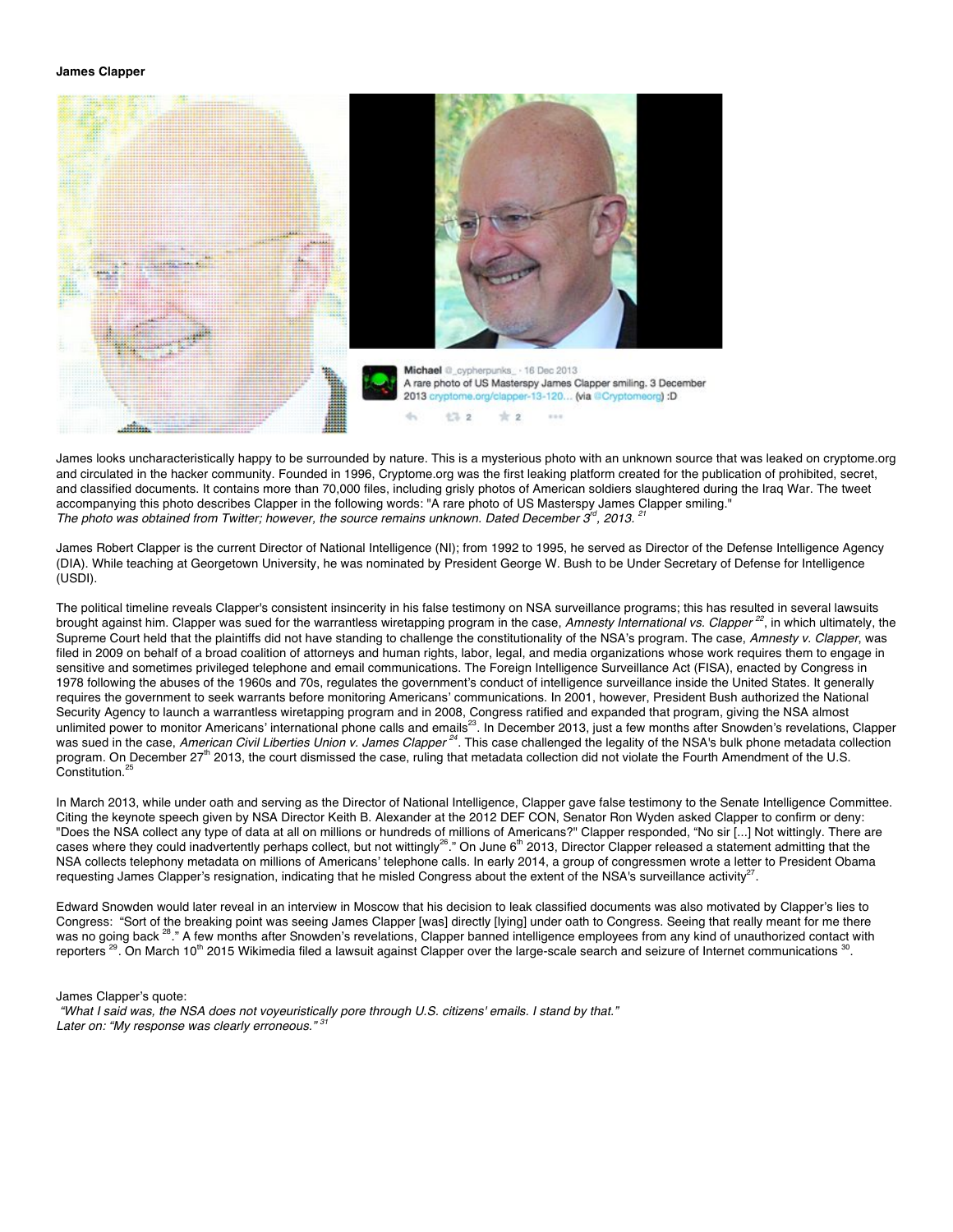

David appears comical but with a thin veil of obvious unease over his face. Lighthearted and insincerely friendly, Petraeus stands next to Yannis let a past comference socialite gathering where School of Engineering at the School of Engineering at the University of Southern California. They are in a post-conference socialite gathering where the all of the top elites rub shoulders. Petraeus is referred to by his friends as "Peaches," which is a military cultural turn of its own. Petraeus is an avid jogger and also a survivor: of a bullet wound to the chest and an accidental fall from a parachute. *The photo was obtained from Dean Youtter account. Dated March 26<sup>th</sup>, 2013.* 3

David Howell Petraeus served as Director of the Central Intelligence Agency (CIA) from 2011 until his resignation in 2012. Petraeus took charge of multinational forces in Iraq in 2007, after four years of filling various command roles in the country, including combat roles. He was placed in charge of United States Central Command in 2008, and became commander of the International Security Assistance Force in Afghanistan two years later. General David Petraeus - who coincidentally, was in the same class as Keith Alexander at the United States Military Academy at West Point - called upon an array of fellow West Point graduates to rewrite a document that would end up changing the war: the Counterinsurgency Field Manual 3-24. Military academics consider this manual an internal form of insurgency.

Petraeus's downfall began the moment it was disclosed that he leaked classified information to the woman with whom he was having an extramarital affair. Petraeus admitted to improperly retaining a number of bound notebooks (so called "black books") and sharing them with his lover and biographer, Paula Broadwell. The notebooks contained "classified information regarding the identities of covert officers, war strategy, intelligence capabilities and mechanisms, diplomatic discussions, quotes and deliberative discussions from high-level National Security Council meetings, and with the President of the United States of America."<sup>34</sup> Petraeus initially lied to FBI investigators on October 26<sup>th</sup> 2012, telling them in an interview at CIA headquarters that he had never provided Broadwell with classified information<sup>35</sup>. Petraeus received more media attention for his sexual affair and less backlash for his constant transgressions against human rights in his position as general during the Iraq invasion. Whistleblower Thomas Drake pointed out that the plea deal offered to former CIA director Petraeus was nothing but a slap on the wrist<sup>36</sup>. This claim was made even clearer by the 2015 settlement in which Petraeus received a nominal \$100,000 fine, two years probation and zero prison time<sup>37</sup>. After the scandal, in January 2012, Paula Broadwell published her book, *All In: The Education of General David Petraeus <sup>38</sup>*. Interestingly enough, the general was also spied on by the NSA and much of the information concerning his extramarital affair was obtained from what the agency had covertly discovered.

# David Petraeus's quote:

*"Items of interest will be located, identified, monitored, and remotely controlled through technologies such as radio-frequency identification, sensor networks, tiny embedded servers, and energy harvesters — all connected to the next-generation Internet using abundant, low-cost, and high-power computing, the latter now going to cloud computing, in many areas greater and greater supercomputing, and, ultimately, heading to quantum*  $computing.$ "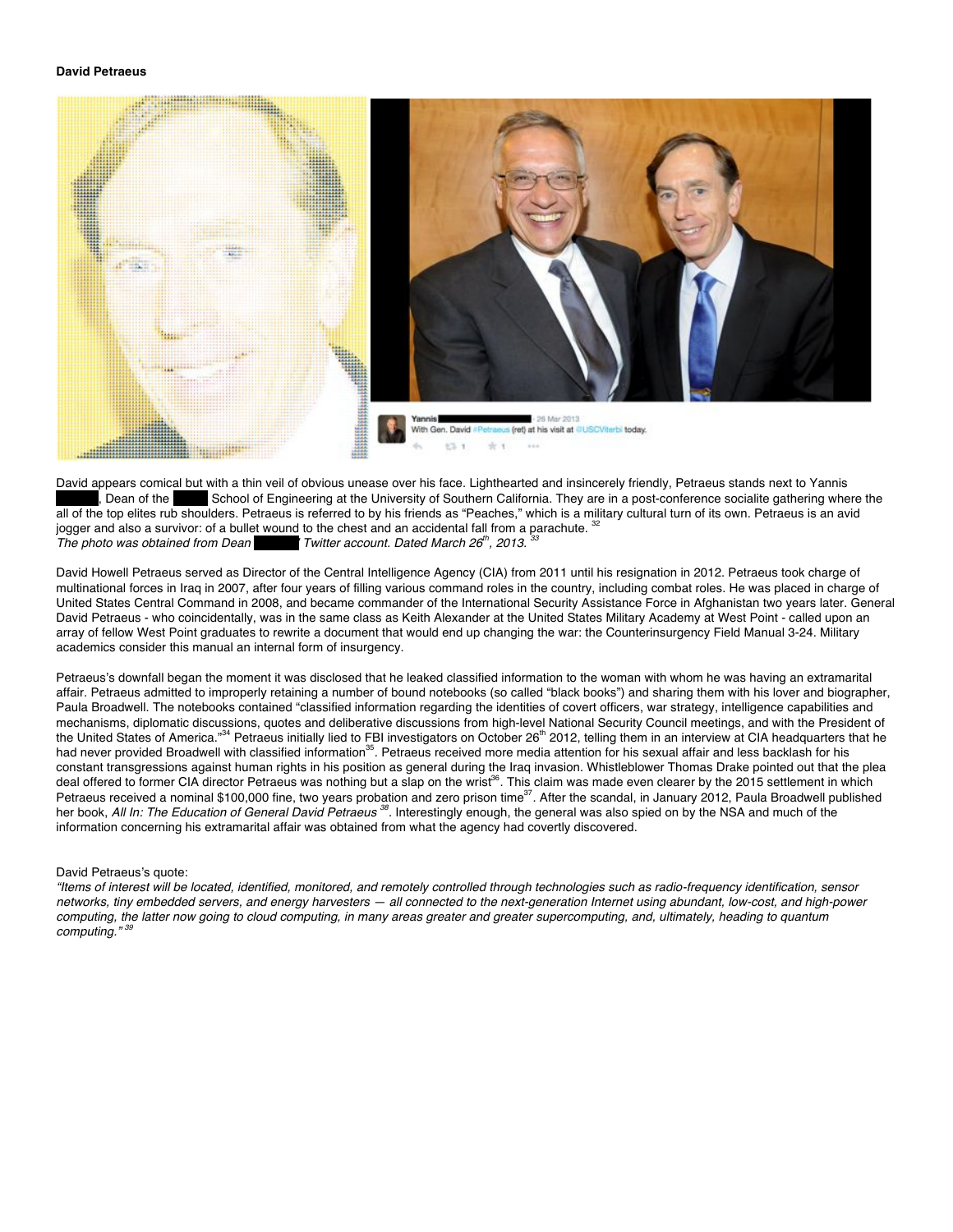# **Caitlin Hayden**



Caitlin appears gleeful in this wedding photo, featured as a profile picture on her Facebook page. Judging by her Facebook friend list, her company appears to consist of dubious friends employed in war zones. She possesses an unique array of photos, including one where she's smiling and casually standing with military personnel in Iraq during the United States' illegal occupation of the country. *The photo is obtained from Hayden's personal Facebook account. Dated January 2nd, 2015. 40*

Caitlin Hayden was National Security Council (NSC) spokeswoman until October 2014. She began working as a civil servant at the State Department one day before September 11<sup>th</sup> 2001. She was also spokeswoman for the US embassy in Kabul during the first years of the U.S. invasion of Afghanistan. Her stint at the State Department included postings in Kuwait, Iraq, Pakistan and the United Kingdom<sup>41</sup>. She currently works as a Senior Strategic Communications and Global Media Relations Professional in Washington D.C.<sup>42</sup>

She came to prominence after *Der Spiegel's* disclosure of secret documents that shed light on the NSA's surveillance database of more than 120 world leaders. At first, Hayden made a false statement to the general press regarding the clandestine operations, claiming that the NSA did not conduct spying ops on foreign political leaders, including Chancellor Merkel. In particular in a statement to *The Intercept*, she claimed that the U.S. is "not monitoring<br>and will not monitor the communications of Chancellor Merkel."<sup>43</sup> contradictory statement, she said, "We have made clear that the United States gathers foreign intelligence of the type gathered by all nations."<sup>44</sup> It wasn't only Chancellor Angela Merkel's mobile phone that was on the NSA's target list; German media reports claim the US spy agency also tapped Gerhard Schröder's phone calls in the run-up to the 2003 Iraq War. Caitlin Hayden would later tell *Der Spiegel* that "no such data collection took place."45 On another occasion, in dismissing James Clapper's false testimony to Congress, Caitlin Hayden said in an email statement that Obama has "full faith in Director Clapper's leadership of the intelligence community. The Director [...] made clear that he did not intend to mislead the Congress."

Caitlin Hayden is particularly active on social media, posting frequently on her personal Facebook and Twitter accounts; she also uses LinkedIn and has hundreds of contacts with government employees. She currently presents herself on Twitter as "Former Obama NSC Spox and recovering national security wonk. Extremely energetic Alabama football fan. Re-tweeting does not necessarily equal endorsement."

#### Caitlin Hayden's quote:

*"I can tell you that our intelligence activities are focused on the national security needs of our country. [...] We do not give intelligence we collect to US*  companies to enhance their international competitiveness or increase their bottom line."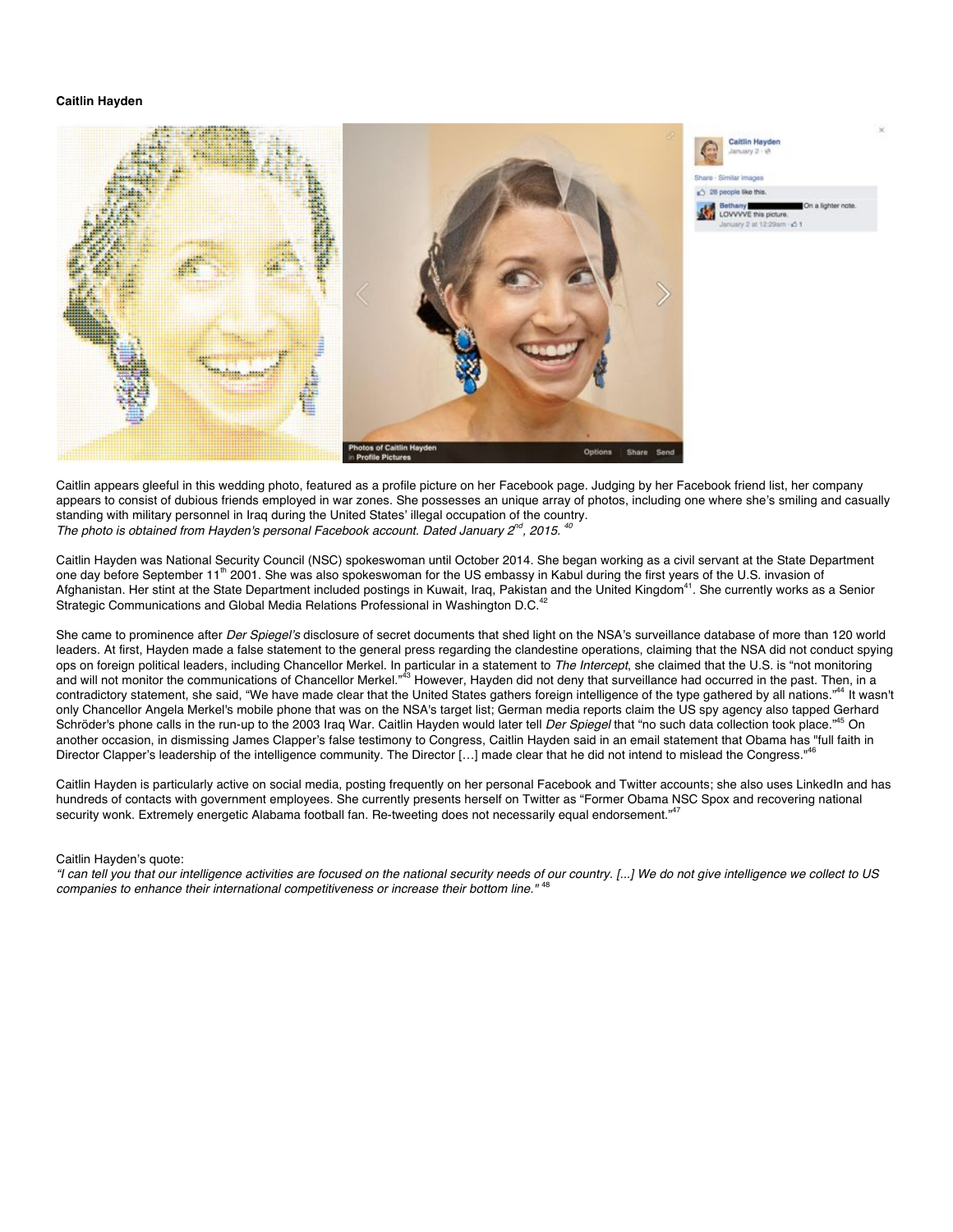# **Avril Haines**



# oSTEM and NOGLSTP joint meeting

JANUARY 21, 2015 BY AFFINITY STAFF - LEAVE A COMMENT

Out in Science. Technology. Engineering and Mathematics Inc. hosted its 4th Annual Conference in conjunction with the National Organization of Gay and Lesbian Scientists and Technical Professionals' Out to Innovate™ 2014 in Atlanta. Held at the Georgia Tech Hotel, the event offered workshops, panel discussions and an awards ceremony.



Central Intelligence Agency

Avril is captured flustered and awkwardly mid-sentence at The National Organization of Gay and Lesbian Scientists and Technical Professionals' Out to Innovate conference. The photo appears to be taken by an amateur photographer; the quality and angle is unprofessional and obviously unflattering on Haines who is normally seen impeccably dressed and behaved in public.

*The photo is obtained from an Affinity blog post from a conference in Atlanta at the Georgia Tech Hotel. Dated November, 2014.49*

Avril Dannica Haines is the current White House Deputy National Security Advisor. She previously served as Deputy Director of the Central Intelligence Agency (CIA), the first woman to hold that position at an agency that is still dominated by men. Prior to her appointment to the CIA, she served as Deputy Counsel to the President for National Security Affairs in the Office of White House Counsel. Her term as CIA Deputy Director coincided with the global surveillance disclosures, the CIA hacking into the computers of U.S. Senate employees, and the release of the U.S. Senate Intelligence Committee report on CIA torture.<sup>5</sup>

Haines was also Obama's direct advisor on the controversial *Targeted Killings*, or as it is more commonly known, the *Kill List*. She worked closely with CIA Director John Brennan on the new targeted killing policy and a wide array of highly complicated and legally sensitive issues, including covert operations, drone strikes and espionage on foreign countries and companies. According to a 2013 *Newsweek*, profile which appeared just as she was about to assume her position at CIA, one of the people she could expect to come up have to work with at the agency was the mysterious chief of the CIA's counterterrorism center known only as "Roger," the first name of his cover identity, who has presided over the drone program for years. Haines also worked on reducing the backlog of over six hundred secret agreements with a number of countries in Eastern Europe allowing the CIA to set up black sites to hold and harshly interrogate suspected terrorists.<sup>51</sup> Haines is regarded by many as a liberal pragmatist when it comes to national-security law and is not uncommonly an advocate of military restraint.<sup>52</sup>

Avril Haines became the subject of increased media attention when she was appointed to her position at the CIA for having hosted erotic literature readings at a Baltimore bookstore-cafe that she ran together with her husband during the 90s between college and law school<sup>53</sup>. Speculation and gossip in the media marks the uncontrollable personal information that is permanently irremovable from the Internet.

Avril Haines's quote: "Everything is a nail and we're a hammer."<sup>54</sup>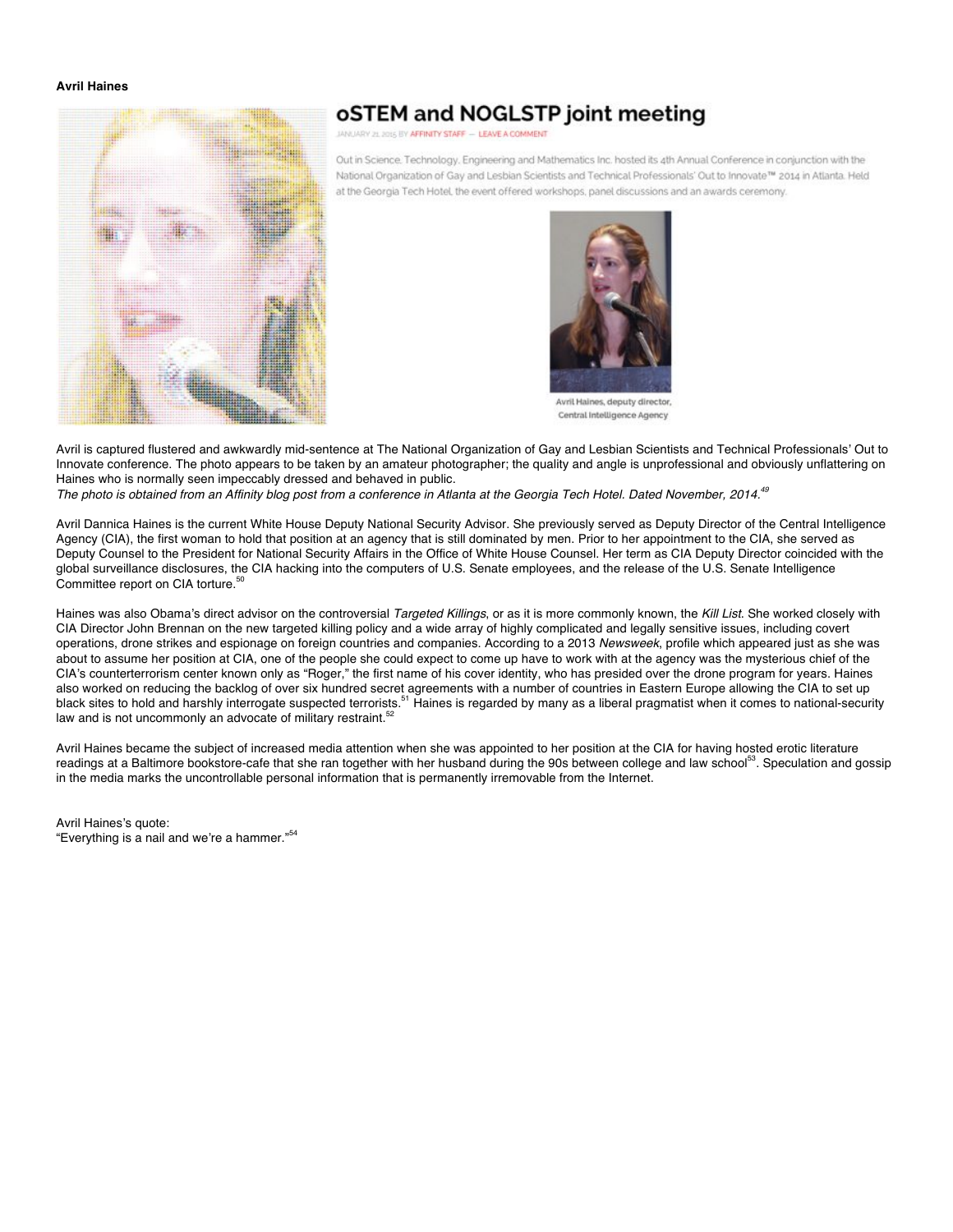#### **Michael Rogers**

![](_page_6_Picture_1.jpeg)

Mike appears to be tired yet struggling to beam in this selfie. He is seen next to a young and eager soldier at the military-oriented Flyin' Irish Basketball Tournament. John Weeted this selfie in March with the caption: "Admiral Michael Rogers, director of the NSA. He had an awesome message here at @TheFlyinIrish tournament. @NSA\_PAO."

*The photo was obtained from Twitter via @<sub>pp</sub> . Dated March 1<sup>st</sup>, 2015. <sup>55</sup></sup>* 

Michael S. Rogers has served as Director of the National Security Agency (NSA), Commander of U.S. Cyber Command, and Chief of the Central Security Service since April 3<sup>rd</sup>, 2014. Prior to that, Rogers served as Commander Navy's 10th Fleet and U.S. Fleet Cyber Command. During the 2003 U.S. invasion of Iraq, Rogers joined the military's Joint Staff, which works for the Joint Chiefs of Staff, specializing in computer network attacks with responsibility for all of the Navy's cyberwarfare efforts. As such, Rogers was the first restricted line officer to serve as a numbered fleet commander and the first Information Dominance Warfare (IDC) officer to achieve the rank of vice admiral. He was appointed Director of the NSA after the Snowden revelations in 2013 and worked to expand its operations. Rogers succeeded General Keith B. Alexander, who served as the NSA director for nine years. Although the NSA directorship does not require Senate approval, Rogers needed to be (and was unanimously) confirmed by the Senate to head United States Cyber Command.

Rogers is working to build a force of 6,200 cybersecurity experts to combat a growing variety of cyber threats. The Cyber Command, created in 2010, plans to have 133 teams in operation by the end of 2016. In March 2015, in a plea to lawmakers for consistent funding, Michael Rogers complained that cyber warriors are being "gobbled up" by the private sector and other government agencies.<sup>56</sup> Rogers also views cybercrime as an economic threat, citing between \$100 billion and \$400 billion worth of intellectual property lost to theft each year and regards copyright law as a Department of Defense concern. During a tense exchange that took place at a cybersecurity conference held by the New America Foundation between Michael Rogers and Alex Stamos (Yahoo! Inc.'s Chief Information Security Officer), Rogers essentially sidestepped the question as to whether companies like Yahoo! should grant foreign governments access to customers' encrypted data through unsecure backdoors the NSA would set up in the manner the US government wants.<sup>57</sup> In a post-conference discussion with CNN's journalist Jim Sciutto, Michael Rogers was asked if the NSA had ever collected communications of metadata information about himself. Rogers stated, "We need a court order," which is not the case according to Snowden's revelations. Rogers then admitted that the NSA would not have to inform the target of their surveillance about their eavesdropping activities.<sup>5</sup>

Michael Rogers's quote:

*"Snowden clearly believes in what he's doing. I question that; I don't agree with it. I fundamentally disagree with what he did. I believe it was wrong; I believe it was illegal.*"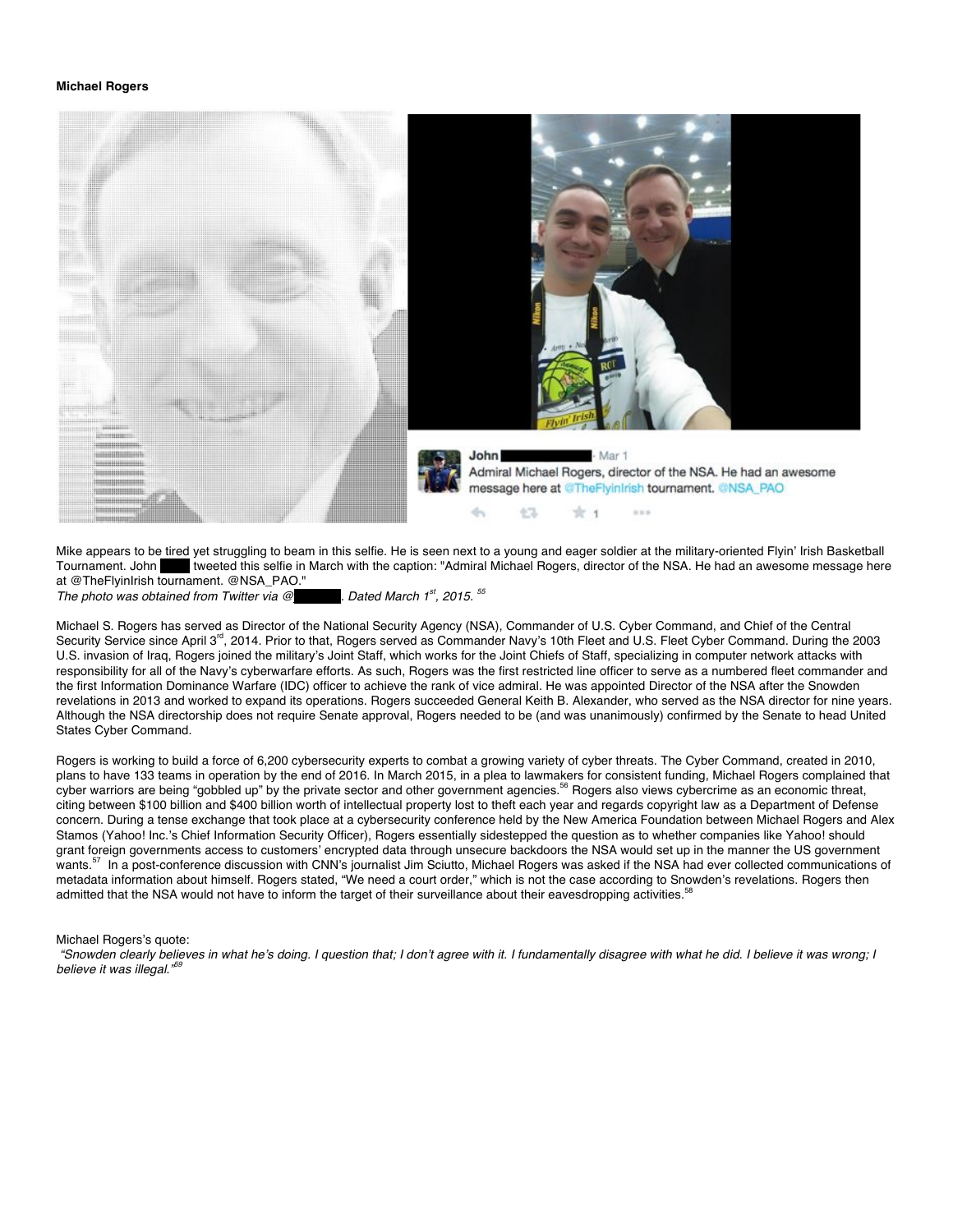#### **James Comey**

![](_page_7_Picture_1.jpeg)

James is fairly well-known for his pleasant disposition before cameras; in most of his photos, he's plastered with a perennial smile. However, in this photo, Comey is reclined in his seat and exhibiting a borderline depressed energy. Adrian Garcia, Harris County Sheriff from Texas, tweeted this photo with the caption: "Met the new FBI Dir. James Comey who visited Houston today. Area law enforcement leaders met w/him as well!"<br>The photo was obtained from Adrian Twitter account. Dated October 25<sup>th</sup>, 2013. <sup>60</sup> *Twitter account. Dated October 25<sup>th</sup>, 2013.* 

James Brien Comey, Jr. is the seventh and current director of the Federal Bureau of Investigation (FBI). He previously served in President George W. Bush's administration as United States Deputy Attorney General, the second-highest ranking official in the United States Department of Justice (DOJ). With George Bush's support, Comey was responsible for Machiavellian changes in the national surveillance programs and in the prosecution of intelligence leaks. As Deputy Attorney General in 2003, Comey appointed his close friend and former colleague as Special Counsel to head the CIA leak grand jury investigation. Later in 2006, he refused to "certify" the legality of central aspects of the NSA program. In 2005, Comey left the DOJ and he became General Counsel and Senior Vice President of Lockheed Martin, the largest arms-producing and military services company and he was also on the London-based board of directors of HSBC Holdings bank. <sup>6</sup>

His position on citizen privacy is grounds for concern, given the amount of privacy-invasive policies that he supports. For example, in a public speech at the Brookings Institution in Washington, DC in October 2014, he rebuked Apple and Google for the further development of smartphone encryption <sup>62</sup>. However, Mr. Comey appeared to have few answers for critics who have argued that any portal created for the FBI and the police could also be exploited by national or foreign intelligence agencies, as well as by cyber criminals. In March 2015, during the House Appropriations subcommittee hearing on the FBI budget for the upcoming fiscal year, Comey was again critical of new encryption features by Apple and Google. His rationale against the case of encryption constantly cites crimes against children<sup>63</sup>. In March 2015, he described a hypothetical father asking, "My daughter is missing. You have her phone. What do you mean you can't tell me who she was texting with before she disappeared." In another public speech against encryption, he cited four criminal cases involving minors. However, in the three cases *The Intercept* was able to examine, cell phone evidence had nothing to do with the identification or capture of the culprits and encryption would not even remotely have been a factor.

#### James Comey's quote:

*"What concerns me about this is companies marketing something expressly to allow people to place themselves beyond the law. […] I get that the post-Snowden world has started an understandable pendulum swing […] This is an indication to us as a country and as a people that, boy, maybe that pendulum swung too far."64*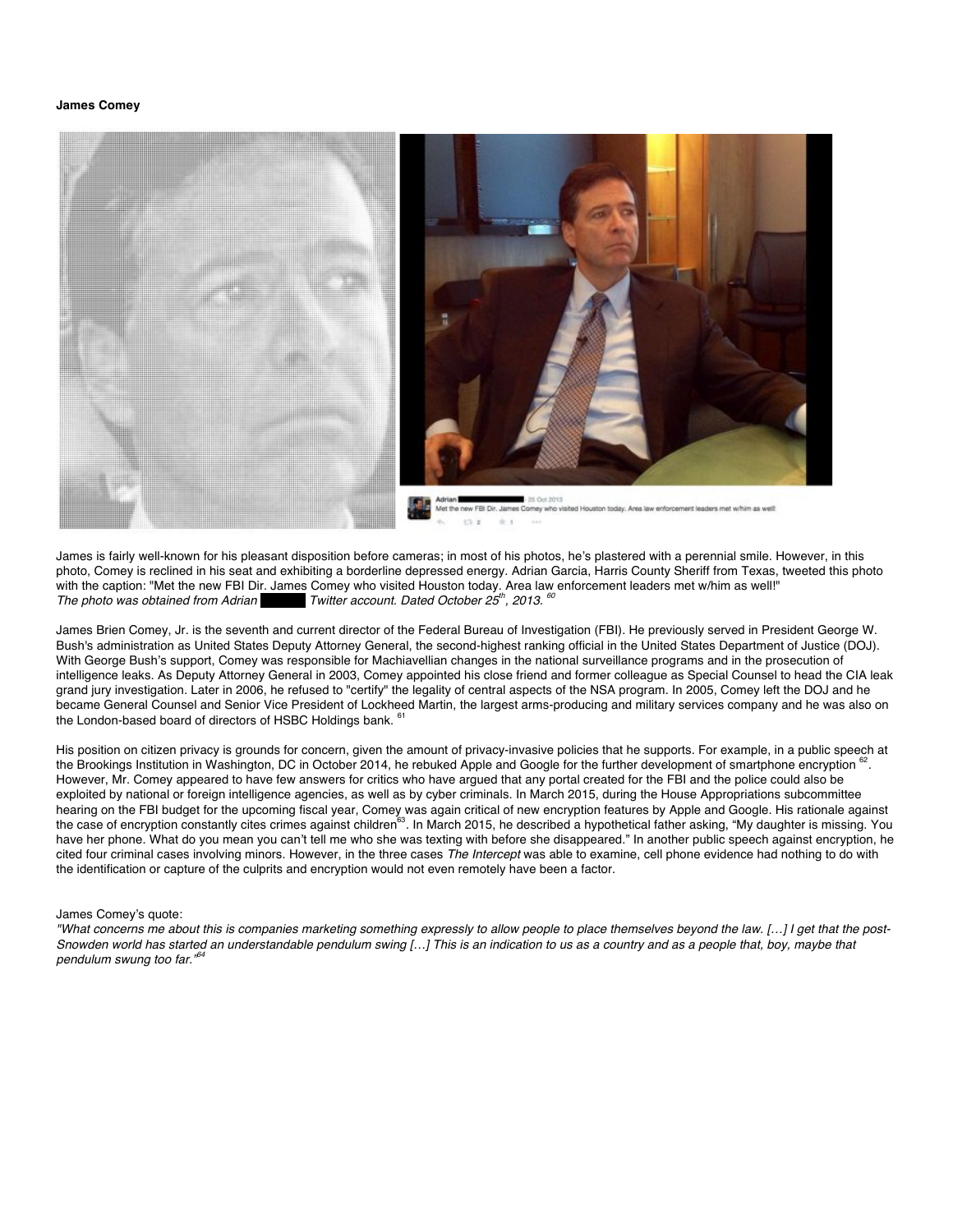#### **Michael Hayden**

![](_page_8_Picture_1.jpeg)

In this photo, Mike appears with a false smile in an almost desperate attempt to create a public-friendly image on social media. The picture was taken by Max in 2008 when Hayden was still Director of the CIA and while was Max Barnett in 2008 when Hayden was still Director of the CIA and while comment on this picture, Max stated the following: "Didn't think it was possible, but this picture proves the Central Intelligence Agency can literally get surveillance right up my nose."<br>The photo was obtained from Max

*The photo was obtained from Max Barnett's Facebook account. Dated September 2008.65*

Michael Vincent Hayden was Director of the NSA from 1999 to 2005, former Principal Deputy Director of National Intelligence, and Director of the CIA from 2006 until 2009. Currently, he is a retired United States Air Force four-star general. It was during his tenure as NSA Director that he oversaw the extremely controversial surveillance of technological communications between ordinary citizens in the United States and so-called terrorist groups; this resulted in increased and warrantless surveillance policies. Hayden introduced outside contractors and restructured management at the NSA, persuading many old managers to retire.

In May 2006, *USA Today* reported that Hayden took extreme measures to enhance NSA activity, including wiretapping domestic communications. Hayden repeatedly defended the NSA's secret warrantless domestic eavesdropping program (which he helped design) to the Senate. During his nomination hearings, he defended his actions to Sen. Russ Feingold and stated that it was legal under Article 2 of the United States Constitution to conduct breaches of privacy in the interest of national security, overriding the legislative branch statutes forbidding warrantless surveillance of domestic calls, which included the Foreign Intelligence Surveillance Act (FISA)<sup>66</sup>. Hayden is also responsible for Trailblazer,<sup>67</sup> a project with a large information technology component that even NSA staffers criticized for not including privacy protections for citizens and for being a waste of money. Hayden is also responsible for lobbying President George W. Bush to allow the CIA<sup>88</sup> to conduct drone strikes purely on the basis of behavior that matched a so-called "pattern of life" that can be determined through automatized analysis of metadata by algorithms, without any concrete evidence or accurate investigations.

Hayden is especially known in the media for a photo that was taken by a progressive activist who happened to overhear one of his phone calls. While Hayden was on the Acela train that runs between Boston and D.C., loudly giving an anonymous phone interview after the revelation that the NSA tapped 35 world leaders' phones, Tom Matzzie eavesdropped and live-tweeted the conversation.<sup>69</sup> Allegedly, as soon as Matzzie's tweets went online, the NSA contacted Hayden and instructed him to cease his phone conversation as others were 'spying' on him. Hayden then found Matzzie and took a selfie with him on the train ride. Matzzie exposed the whole episode to mainstream media as well as in his tweets.<sup>70</sup>Another interesting photo that has circulated widely online is a portrait of Edward Snowden next to Michael Hayden. Both men are smiling, during a gala in 2011. In late 2013, Hayden called Snowden a "defector," adding that he believes Snowden is "a troubled young man — morally arrogant to a tremendous degree — but a troubled young  $man.<sup>71</sup>$ 

# Michael Hayden's quote:

*"Folks at NSA decide if it is reasonable or not to include the U.S. identity. They are usually very conservative, forcing intelligence consumers to formally*  request unmasking, a process that can be time-consuming. It was an approach that, if continued in the immediate aftermath of 9/11, would certainly *protect NSA from future bloggers, but would be less effective in protecting America."72*

Michael Hayden's quote on CIA torture: *"Punches and kicks are not authorized and have never been employed."<sup>73</sup>*

Michael Hayden's quote on targeted killings: *"We kill people based on metadata" <sup>74</sup>*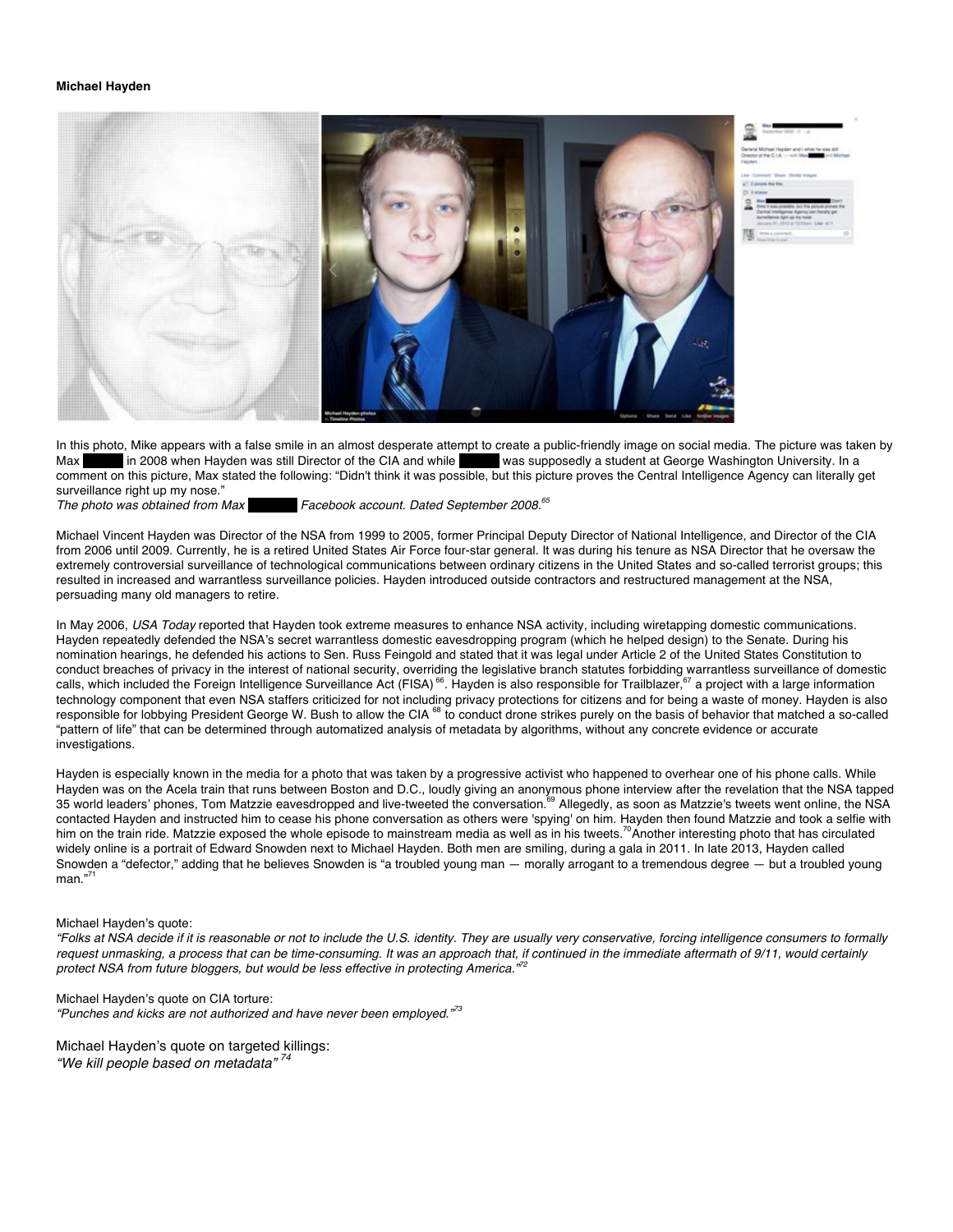- <sup>1</sup> Corrie **Conservant**: "Look who takes a great #Selfie General Keith Alexander, the Cowboy of the NSA." Facebook, May 27<sup>th</sup>, 2014.<br>
<sup>2</sup> Abu Ghraib torture and prisoner abuse. Wikipedia. http://en.wikipedia.org/wiki/A
- 
- 
- The Cowboy of the NSA. Foreign Policy. September 9<sup>th</sup>, 2013.
- 

 $\overline{a}$ 

- http://foreignpolicy.com/2013/09/09/the-cowboy-of-the-nsa<br><sup>5</sup> Inside the mind of NSA chief Gen Keith Alexander. Glenn Greenwald. The Guardian. 15<sup>th</sup> Sept. 2013.<br>http://www.thequardian.com/commentisfree/2013/sep/15/nsa-min
- 
- $\frac{6}{6}$  Watch Top U.S. Intelligence Officials Repeatedly Deny NSA Spying On Americans Over The Last Year (Videos). Forbes. June 6<sup>th</sup> 2013.
- http://www.forbes.com/sites/andygreenberg/2013/06/06/watch-top-u-s-intelligence-officials-repeatedly-deny-nsa-spying-on-americans-over-the-last-year-videos/<br>7 Utah Data Center. Wikipedia, http://en.wikipedia.org/wiki/Utah\_
- 
- <sup>8</sup> Jeff Moss. Wikipedia, http://en.wikipedia.org/wiki/Jeff\_Moss\_%28hacker%29 9 Statements to the public regarding NSA operations. Wikipedia.

- 
- http://en.wikipedia.org/wiki/Keith\_B.\_Alexander#Statements\_to\_the\_public\_regarding\_NSA\_operations<br><sup>16</sup> The NSA's Cyber-King Goes Corporate, Foreign Policy. http://foreignpolicy.com/2014/07/29/the-nsas-cyber-king-goes-corpo
- <sup>11</sup> Is NSA Surveillance Mastermind Keith Alexander Selling US Secrets to Wall Street? VICE. June 30<sup>th</sup> 2014<br>http://www.vice.com/read/nsa-surveillance-mastermind-keith-alexander-selling-us-secrets-to-wall-street-630
- 
- http://www.vice.com/read/nsa-surveillance-mastermine-mastermine-secrets-to-wall-street-630 12 Keith B. Alexander Lies To The Congress. Youtube, https://www.youtube.com/watch?v=Tw42HnhlGNo
- <sup>13</sup> The OSS Society: CIA Director John Brennan speaking at the 2014 William J. Donovan Award Dinner. Facebook, October 29<sup>th</sup> 2014.

https://www.facebook.com/TheOSSSociety/photos/pb.222137657803439.-2207520000.1425482926./967918816558649/?type=3&theater <sup>14</sup> Inquiry by C.I.A. Affirms It Spied on Senate Panel. The New York Times. July 31<sup>st</sup> 2014.

- 
- http://www.nytimes.com/2014/08/01/world/senate-intelligence-commitee-cia-interrogation-report.html 15 Brennan defends drone strike policies. Washington Post, February 7th, February 7th, February 7th, February 7th, 2013. 20
- 

15 Brennan defends drone strike policies. Washington Post, February 7<sup>16</sup>, 2013.<br>http://www.washingtonpost.com/world/national-security/brennan-defends-drone-strike-policies/2013/02/07/f7384950-7145-11e2-ac36-3d8d9dcaa2e2\_s

https://www.aclu.org/blog/victory-court-cia-can-no-longer-refuse-confirm-or-deny-drones<br><sup>17</sup> Lindsey Graham: Drone Strikes Have Killed 4,700 People. Huffington Post. February 2015<br>http://www.huffingtonpost.com/2013/02/21/l

- 
- 
- <sup>18</sup> Drone program. Wikipedia. http://en.wikipedia.org/wiki/John\_O. Brennan#Drone\_program<br><sup>19</sup> We're All Spies Now: CIA Director Announces Major Restructuring. The Intercept. March 6<sup>th</sup> 2015.<br>https://firstlook.org/theinte
- 
- CIA Director Brennan Denies Hacking Allegations. YouTube, March 11<sup>th</sup>, 2014.
- https://www.youtube.com/watch?v=6apC6jN0TZo&feature=youtu.be&t=18m36s
- <sup>21</sup> A Rare Photo of US Masterspy James Clapper Smiling. Twitter, December 16<sup>th</sup>, 2013.
- https://twitter.com/\_cypherpunks\_/status/412473165978161152
- <sup>22</sup> Clapper v. Amnesty International, 568 U.S. 2013.
- http://en.wikipedia.org/wiki/Clapper\_v.\_Amnesty\_International\_USA<br><sup>23</sup> American Civil Liberties Union .Amnesty et al. v. Clapper.
- 
- 
- https://www.aclu.org/cases/amnesty-et-al-v-clapper<br><sup>24</sup> American Civil Liberties Union v. James Clapper, No. 13-3994. S.D. New York. December 28<sup>th</sup> 2013.
- http://en.wikipedia.org/wiki/ACLU\_v.\_Clapper
- NSA mass collection of phone data is legal, federal judge rules. The Guardian. December 27<sup>th</sup> 2013.
- 
- http://www.theguardian.com/world/2013/dec/27/judge-rules-nsa-phone-data-collection-legal<br>26 Clapper's 'Least Untruthful' Statement To The Senate. The Washington Post, June 12<sup>th</sup> 2013.
- http://www.washingtonpost.com/blogs/fact-checker/post/james-clappers-least-untruthful-statement-to-the-senate/2013/06/11/e50677a8-d2d8-11e2-a73e-<br>826d299ff459\_blog.html
- 
- James Clapper lied to Congress about NSA and should be fired. Washington Post. January 27<sup>th</sup> 2014.
- http://www.washingtonpost.com/blogs/the-switch/wp/2014/01/27/darrell-issa-james-clapper-lied-to-congress-about-nsa-and-should-be-fired/<br><sup>28</sup> What James Clapper Doesn't Understand About Edward Snowden. The Atlantic. Februar
- 
- http://www.theatlantic.com/politics/archive/2014/02/what-james-clapper-doesnt-understand-about-edward-snowden/284032/<br><sup>29</sup> Clapper bans US intelligence employees from 'unauthorised' media contact. The Guardian. April 21<sup>st</sup>
- 
- http://www.theguardian.com/world/2014/apr/21/james-clapper-bans-us-intelligence-community-unauthorized-media-contact<br><sup>30</sup> Wikimedia Foundation Sues NSA Over Internet Surveillance. TechWeek Europe, March 10<sup>th</sup> 2015.
- 
- http://www.techweekeurope.co.uk/security/wikimedia-nsa-surveillance-164200#ZKkEd2cs7IufEjuY.99
- . James Clapper's testimony one year later. PolitiFact, March 11<sup>th</sup>, 2014.
- http://www.politifact.com/truth-o-meter/article/2014/mar/11/james-clappers-testimony-one-year-later/
- <sup>32</sup> Petraeus scandal, From Wikipedia. http://en.wikipedia.org/wiki/Petraeus\_scandal<br><sup>33</sup> Dean **Canadal Exercise 1. Twitter**, March 26<sup>th</sup>, 2013.
- 
- <sup>34</sup> Petraeus Factual Basis US Department of Justice
- 
- http://www.justice.gov/sites/default/files/opa/press-releases/attachments/2015/03/03/petraeus-factual-basis.pdf<br><sup>35</sup> Petraeus reaches deal to plead guilty to misdemeanor; likely won't face prison. The Washington Post, Marc
- http://www.washingtonpost.com/world/national-security/petraeus-pleads-guilty-to-misdemeanor-but-will-likely-not-face-prison-time/2015/03/03/13824f2a-c1bc-11e4-9271-
- 

<u>610273846239\_story.html</u><br><sup>36</sup> NSA Whistleblower: Petraeus Plea Deal Is 'Slap On the Wrist'. Voices of Liberty, March 4<sup>th</sup> 2015.

- http://www.voicesofliberty.com/article/nsa-whistleblower-petraeus-plea-deal-is-slap-on-the-wrist/<br><sup>37</sup> David Petraeus sentenced to probation for sharing classified information. The Guardian, April 23<sup>rd</sup> 2015.
- 
- http://www.theguardian.com/us-news/2015/apr/23/david-petraeus-sentenced-sharing-classified-information 38 All In: The Education of General David Petraeus. Published: January 24, 2012. Authors: Paula Broadwell, Vernon Loeb.

http://www.amazon.com/All-In-Education-General-Petraeus/dp/B00F6IM5CW <sup>39</sup> CIA Chief: We'll Spy On You Through Your Dishwasher. Wired. March 15th 2012.

http://www.wired.com/2012/03/petraeus-tv-remote/